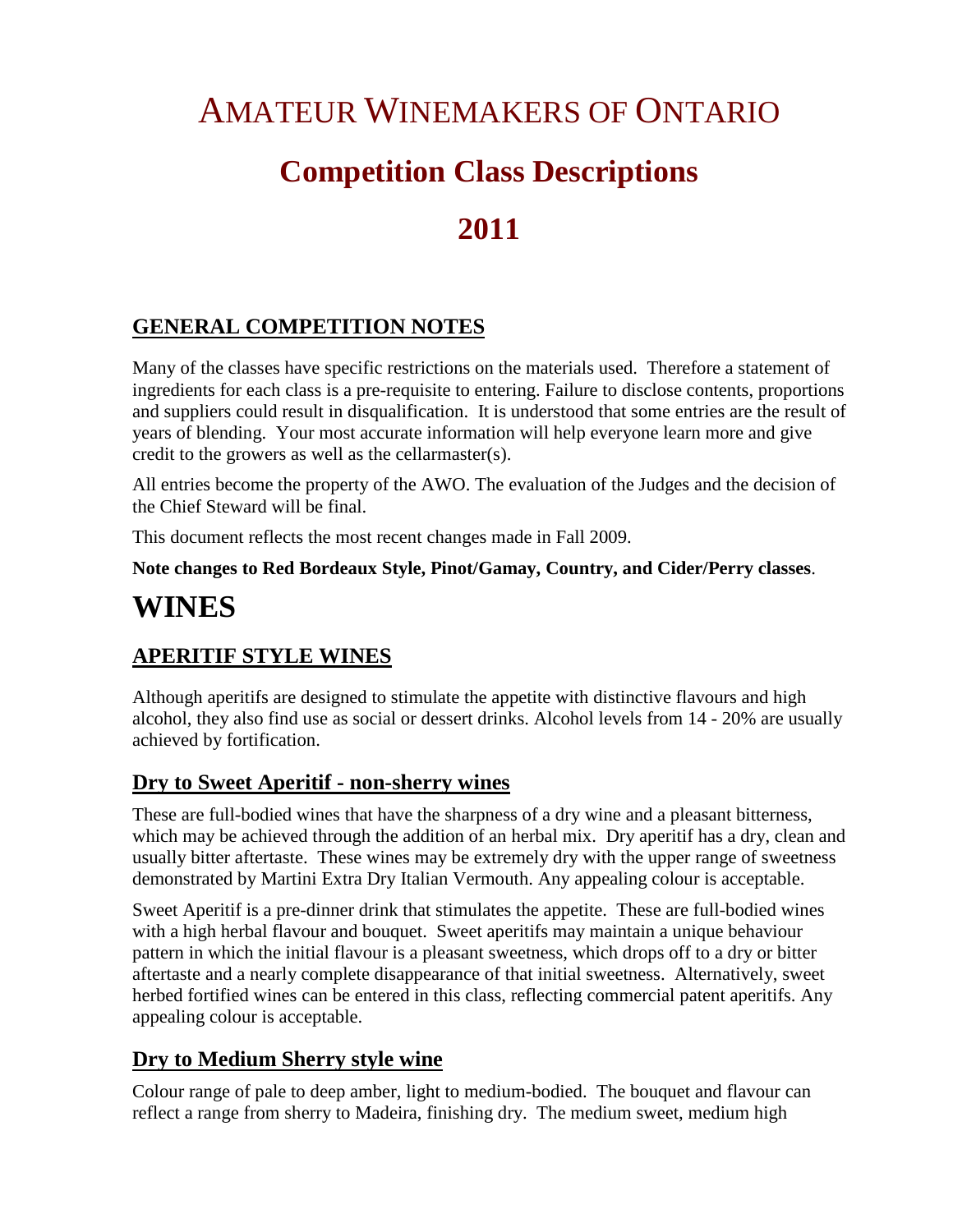alcohol Sherries are usually made from a Palomino type grape. It should have a characteristic nutty bouquet and flavour common in good Amontillado and Oloroso Sherries achieved by an oxidative process. Normally the colour is a rich golden and the finish leaves a lingering sensation of richness.

Examples include Fino Sherry, Amontillado, Dry Oloroso Sherry and drier Madeiras such as Sercial. Sweet sherry belongs in the After Dinner Class.

#### **WHITE TABLE WINES**

These are wines to be drunk with lighter flavoured foods. The wines range from colourless to straw and even golden. Avoid brown tinges as darker colours are less appealing in these classes and often is indicative of a problem fermentation, poor cellaring, or simply over-aged.

The bouquet should be fresh and crisp, often reflecting varietal characteristics in the appropriate classes.

The sweetness of a white table wine may range from bone dry to medium dry. Stress must be placed on balance of acid and sugar so that the sugar is not noticeable before fruitiness and other qualities...

Some spritz is acceptable in a white wine, although the bubbles should not be rising in the glass. White table wines may be made from grapes, grape juice or grape concentrate.

#### **Chardonnay**

Colourless to gold is an acceptable range, but straw seems to dominate in commercial examples. A darker colour is likely to indicate age and/or barrel maturation. The bouquet should be complex with a prominent varietal aroma and rich nose. 'Butterscotch' may be present as well as an earthy 'barnyard' character. These may be the by-products of malo-lactic fermentation, oak aging and long exposure to the lees. Oak aging will contribute to the complexity but this should be balanced by fruit on the nose and acid, alcohol and glycerine on the palate.

The wine is light to full-bodied and the residual sugars should not exceed 1%. The wine may exhibit a filling buttery start followed through to a lemony finish, married together with a soft oak flavour. The aftertaste should be clean, lemony and persist, or it may be the crisp 'Chablis' style. Classic Burgundian style chardonnay may hint at green apple flavours but open up to reveal mineral, earthy complexity, a big mid palate, and weight and concentration in the finish. Entries must contain at least 85% Chardonnay product regardless of source: i.e. grape, juice or concentrate.

### **Riesling**

This class is limited to traditional German, Johannesburg or White Riesling products. Many other varieties have been named Riesling, but are not true Rieslings. Two varieties commonly available to home winemakers which do not belong in the Riesling Class are Welschriesling from Ontario and Emerald Riesling from the Central Valley of California.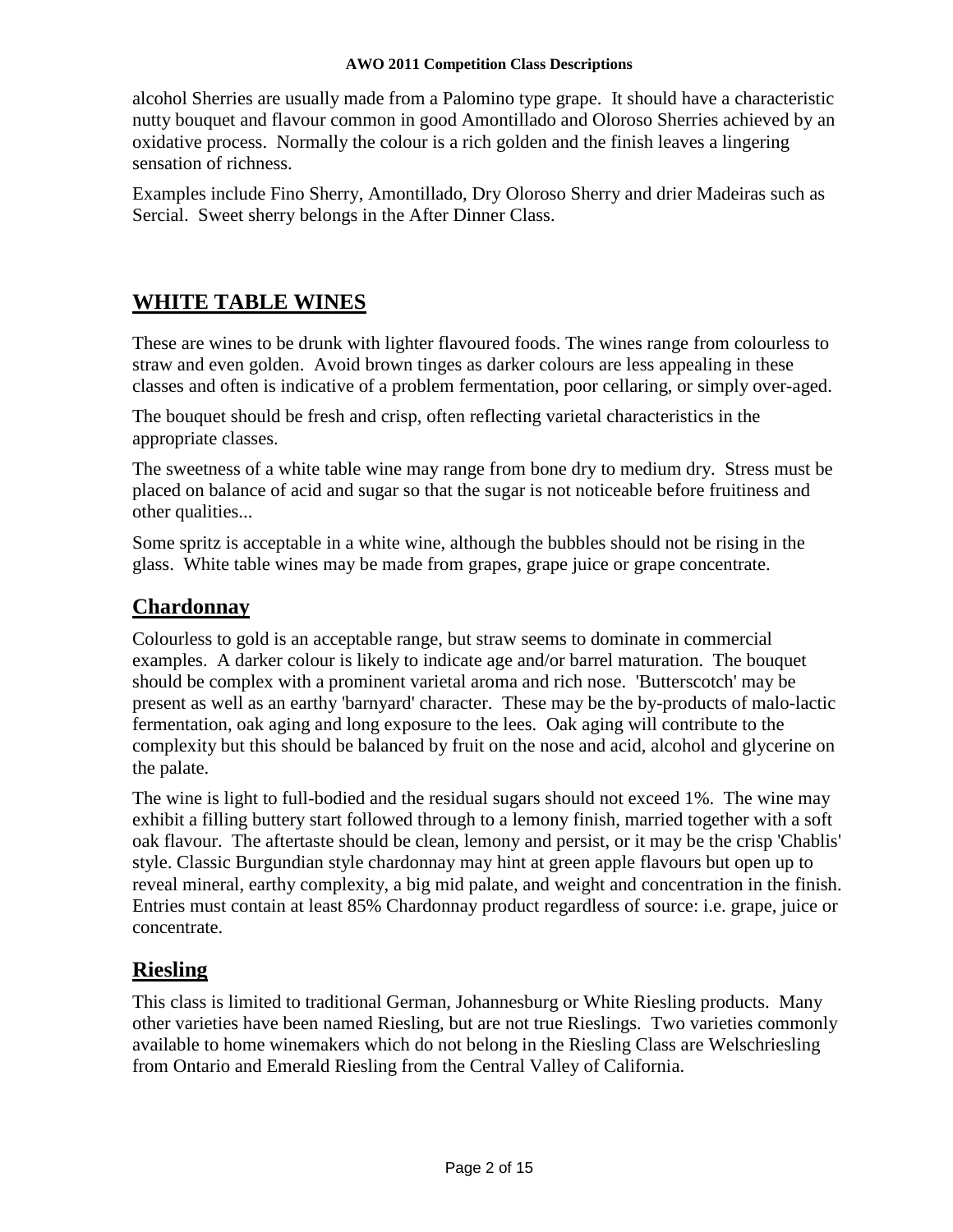These wines will range from colourless to golden. Golden possibly indicates sweetness. This is a light to medium-bodied wine. The bouquet must be very pronounced with a typical Riesling aroma that is fruity with an identifiable spiciness.

The sweetness ranges from 0% to 3% residual sugar. Alsatian style wines are dry, while German sweet reserve wines represent the upper end of acceptable sweetness. The nose should follow through with an accompanying fruity flavour. It is very important to strike a balance of acid and sugar - avoid cloying sweetness. The flavour profile should be balanced, clean and crisp, with an acid finish. Entries must contain at least 85% Riesling product, regardless of source: i.e. grape, juice or concentrate.

#### **Gewurztraminer**

This class is limited to Gewurztraminer products. Sources of grapes are primarily Canadian, but other sources are becoming available, as well as concentrate kit wines. Concentrates may be used, but must meet the above restrictions. Thus it is imperative that the ingredients are known and the percentages of any restricted grape are stated.

These wines will range from pale straw colour through medium yellow to golden, maybe even a hint of pink blush. The wines can be made from dry to slightly sweet for balance. This is a light to medium-bodied wine. The bouquet must be very pronounced with herb-like aromas, including roses, jasmine, lychee fruit, peaches. Spiciness may range from white pepper to cinnamon, cloves, and ground ginger.

The sweetness ranges from 0% to 3% residual sugar. The nose should follow through with an accompanying fruity flavour. It is very important to strike a balance of acid and sugar - avoid cloying sweetness. Alcohol can be quite high – up to 14% without any fortification. The flavour profile should be balanced, soft velvety and light to medium-bodied, but finish long with decent acidity. Entries must contain at least 85% Gewurztraminer product regardless of source: i.e. grape, juice or concentrate.

#### **White Non Vinifera (formerly White Hybrid Family)**

As with the Red Hybrid Class, wines here are meant to be French-American Hybrids only, not "crosses" of vinifera white grapes. Crossing varieties of vinifera and North American species yield fruits known as "hybrids". These hybrid varietals do not include "crosses" of only vinifera white grapes. Many of these hybrids were initially developed by the French and hence are known as "French Hybrids". The prominent varieties within this class would be Vidal and Seyval Blanc, but also include such grapes as Traminette, Geisenheim, New York Muscat and other more experimental varieties having North American scion parentage.

The residual sweetness may range from 0% to 3%. When making a dry table wine, some of the characteristics listed under Chardonnay may be appropriate. When making an off-dry wine, some of the comments under Riesling may be appropriate. These wines should be within the general standards for white table wines but must contain at least 85% of a hybrid varietal or blend regardless of source: i.e. grape, juice or concentrate.

#### **Other White Table Wines**

These include white table wines featuring 85% varietals and blends other than Chardonnay, Riesling, Gewurztraminer or White Non Vinifera (Hybrids), (which account, if present, for not more than 15% of the total). The most common varieties that have been submitted in recent competitions include: Sauvignon Blanc, Pinot Blanc, Pinot Gris and Viognier.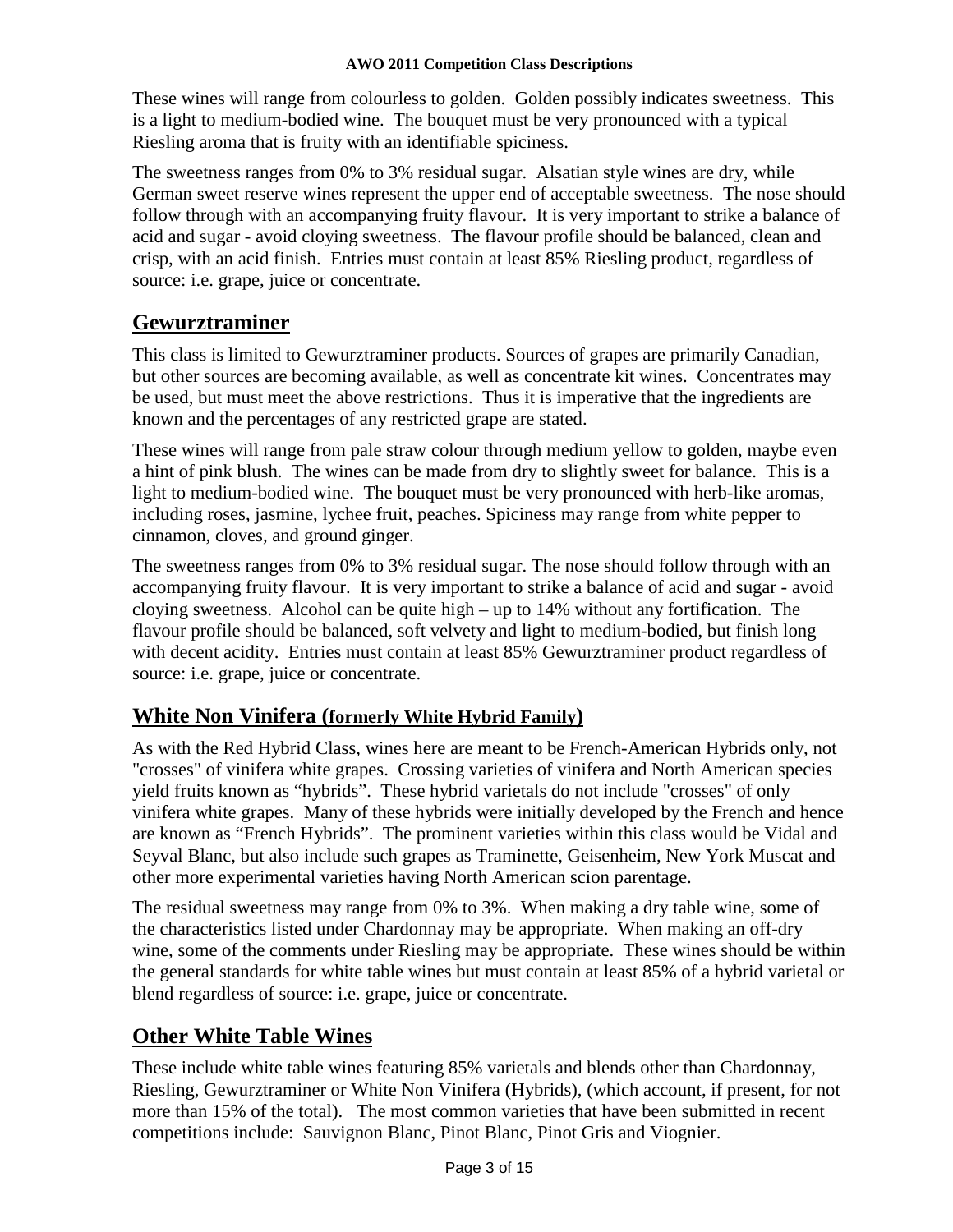Concentrates may be used, but must meet the above restrictions. Thus it is imperative that the ingredients are known and the percentages of any restricted grape are stated. Example: 85% Other white vinifera(s), 5% Chardonnay, 5% Riesling and 5% white hybrid fits this class.

#### **White Table Wine Blend (White Blend)**

This class is for only those blended white table wines that do not fit into any of the other white table classes. Concentrate kit wines that do not specify grape varieties belong in this class. To be eligible both the producer and kit name must be supplied.

# **ROSÉ / BLUSH TABLE WINE**

#### **Rosé / Blush Table Wine**

Rosés are wines to be drunk with food. Colour points in this class depend upon attractiveness as a rosé. Colours such as pale pink, orange, purple and light red are acceptable. Rosés and Blush wines are light to medium-bodied. They must be pleasant in bouquet and flavour and have a clean, refreshing aftertaste. The acid should be in balance with the fruit sweetness or the complexity should be in balance with the dryness. Rosés may be dry to medium dry. In this class they are judged as a table wine. Some spritz is acceptable in the glass. Blush wines may be pale pink as a result of brief red grape skin contact during crushing and pressing. Blush wines may be sweeter than a typical rosé. Balance is a function of acid and alcohol.

### **RED TABLE WINES**

These are wines to be drunk with richly flavoured foods.

The colour range is from light red through ruby and garnet with a tawny edge indicating a well -matured wine. Red -purple edges denote a young wine.

Red table wines are medium- to full-bodied with the flavour, acid, alcohol, and tannin in perfect harmony. The rich, full bouquet should follow through to match the flavour of the wine. A varietal bouquet is very acceptable.

Because fermentation is carried out on the pulp and skins, considerable tannin is extracted. The astringency of this ingredient gives the effect of dryness and possibly bitterness in the mouth when the wine is young. This tannin will soften as the wine ages. A fully matured red will have some glycerine, which may be mistaken for a slightly sweet edge - this is expected and acceptable. A lingering aftertaste is desirable.

Avoid entering wines before their time! Many red table wines require considerable aging time in order for the tannins and acids to properly marry; this is even true for some of the lighter style wines.

#### **Red Bordeaux Style (formerly Cabernet Family) (Note new class description)**

Varietal wines in the Red Bordeaux Style Class must contain at least 85% of one of the following grapes: Cabernet Franc, Cabernet Sauvignon, Carmenère, Malbec, Merlot, or Petit Verdot. The remaining 15% may be any ingredient. Blended wines in this class must contain at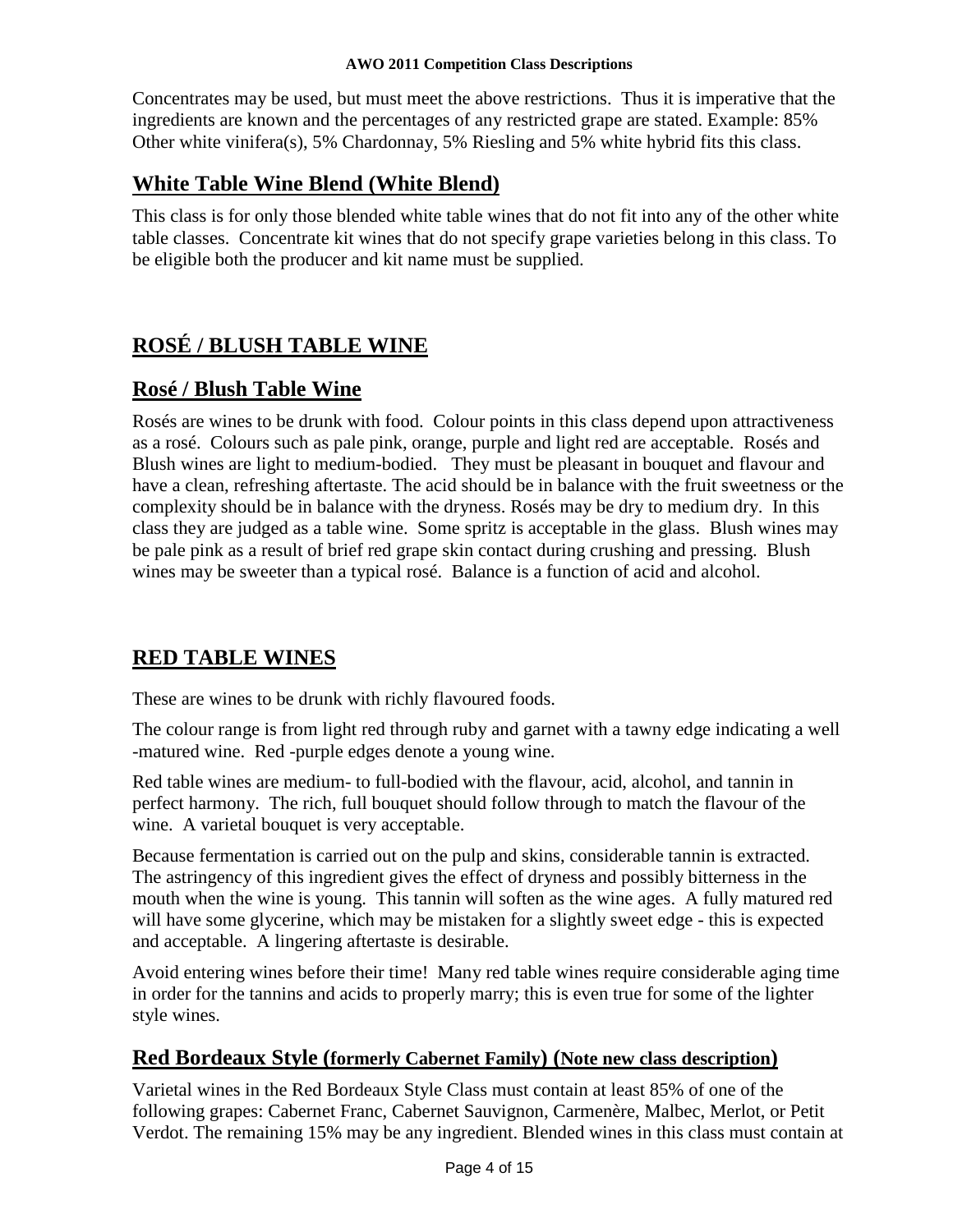least 85% of two or more of the above varieties blended to create an elegant combination rather than a wine resembling one of the components. The remaining 15% may be any ingredient. Typical bouquet and flavour characteristics range from cassis to currant to bell pepper and cedar, depending on such parameters as fruit ripeness, acid level, yeast selection, malic conversion and use of wood. Grape, juice or concentrate may be used for your must, regardless of source.

#### **Pinot Noir / Gamay Family (Note changes)**

These are wines made primarily from either the Pinot Noir, Gamay Noir, Pinot Meunier grapes, or blends thereof such that these specific grape varieties are not less than 85% either individually or in combination. Bouquet and flavour profile will range from spice (cinnamon) to cherry, to earthy, mushroom, leather, and barnyard, depending on fruit ripeness, yeast selection, malic conversion, use of wood and / or degree of carbonic maceration. Grape, juice or concentrate may be used for your must, regardless of source. **Note that Zweigelt is no longerin this class. It has been moved to the other red class.**

#### **Red Non Vinifera (formerly Red Hybrid Family)**

As with the White Hybrid Class, wines here are meant to be French-American Hybrids only, not "crosses" of vinifera white grapes. These wines should be within the general standards for dry red table wines outlined above but must contain at least 85% of a hybrid varietal or hybrid blend. The prominent varieties within this class include Baco Noir and Marechal Foch, and to a lesser extent include de Chaunac, Chambourcin, Chancellor, Chelois, Villard Noir, Frontenac and other experimental varieties with North American scion parentage regardless of source: i.e. grape, juice or concentrate. Crossing varieties of vinifera and North American species yield fruits known as "hybrids". These hybrid varietals do not include "crosses" of only vinifera red grapes. Many of these hybrids were initially developed by the French and hence are known as "French Hybrids". Concentrates may be used, but are unusual, as they must meet the above hybrid varietal restrictions.

The grapes appropriate in this category display a range of bouquet and flavour characteristics. Regardless, all wines should display a profile of a well-made red table wine of at least 12% alcohol, dry, with a full mouth feel.

#### **Red Rhone Style (formerly Syrah / Rhone Blends)**

The prominent varieties within the Rhone Blend are classically defined as a combination of Syrah (Shiraz) and or Grenache with lesser portions of Carignan, Cinsault, and Mouvedre or Alicante Bouschet, (and others less available to amateurs in Canada). Petite Sirah is NOT a Syrah grape and does not belong in this class – see Other Red Table.

These blends may be quite powerful: deeply coloured, highly alcoholic, tannic; or lighter blends, partly or fully fermented using carbonic maceration. Flavour profiles include violets, black cherry, liquorice, to humus and various pepper and herb spices.

A clear statement of ingredients is a pre-requisite to entering this class, in which 85% of the grape content is made up of the above-mentioned grape varieties. Concentrates may be used, but must meet the above varietal restrictions. Thus it is imperative that the ingredients are known and the percentages of any restricted grape are stated.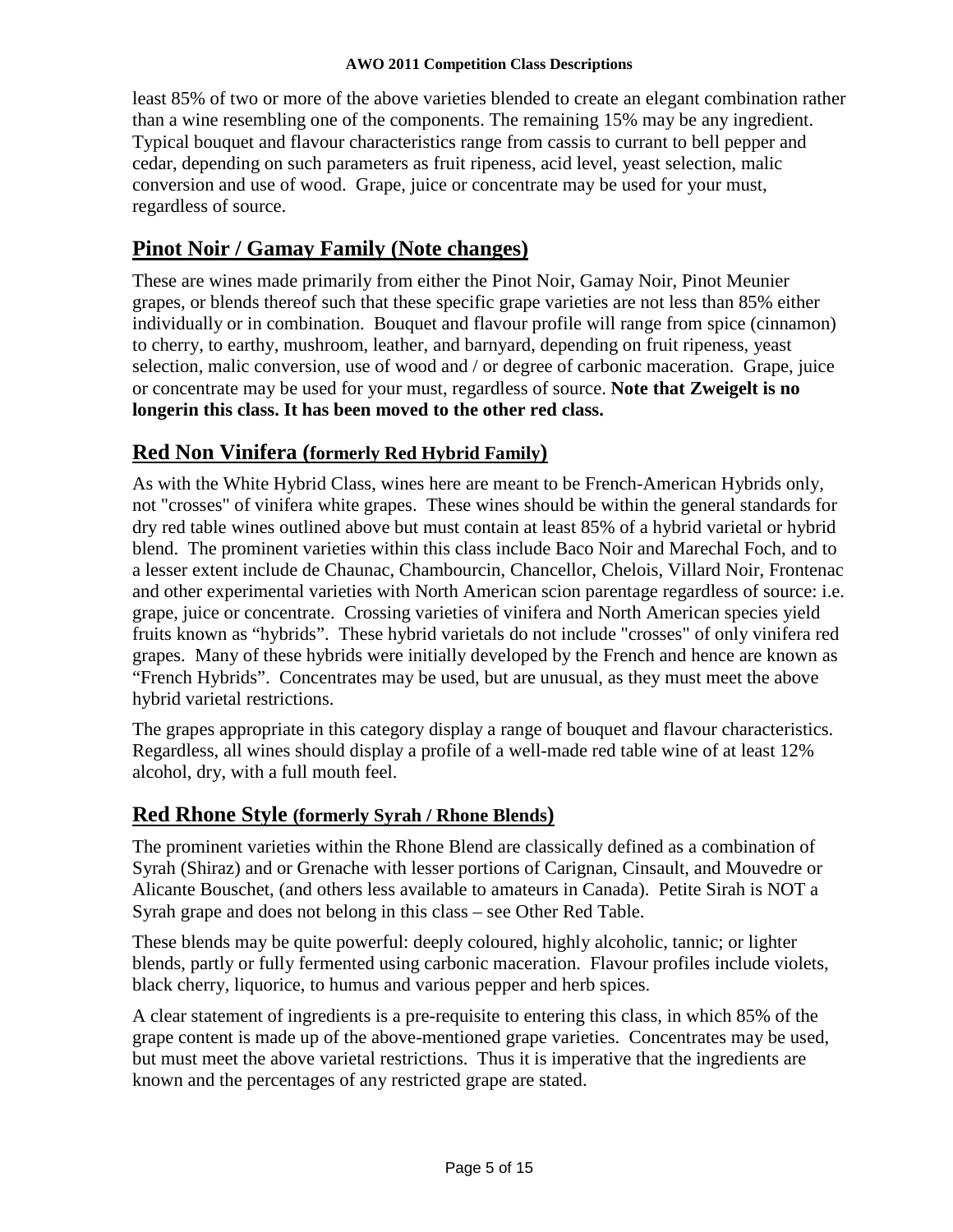#### **Other Red Table Wines**

Red table wines featuring varietals, and blends, other than Red Rhone Style, Red Non Vinifera (Hybrids), Pinot/Gamay or the Red Bordeaux Style, which account, if present, for not more than 15% in total. Some of the appropriate varieties are: Zinfandel, Petite Sirah, Barbara, Brunello, Nebbiolo, Ruby Cabernet, Sangiovese, and any other red non-hybrid grapes not specifically included in other red wine categories.

The ranges of grapes appropriate in this category display a range of bouquet and flavour characteristics. Regardless, all wines should display a profile of a well-made red table wine of at least 12% alcohol, dry, with a full mouth feel. Concentrates may be used, but must meet the above varietal restrictions. Thus it is imperative that the ingredients are known and the percentages of any restricted grape are stated. A statement of ingredients is compulsory in this class, for example: 85% Other Red Vinifera, 5% Cab Family, 5% Pinot/Gamay and 5% Red Hybrid, fits this class.

#### **Red Table Wine Blend (Red Blend)**

Blended red table wine that does not fit in any other red class. Concentrate Kit wines that do not specify grape varieties belong in this class. To be eligible both the producer and kit name must be supplied.

### **DESSERT STYLE WINES**

The standard Dessert and Ice Wine styles are intended either to be an interlude between dinner and dessert, to be the dessert, or to accompany the dessert. Levels of aroma, flavour, sweetness and alcohol that are higher than table and social wines distinguish them. The alcohol is derived from fermentation - not fortification.

#### **Dessert Wines**

Any attractive colour is acceptable. The bouquet is fruity and full, but not overwhelming, sometimes exhibiting distinctive qualities of botrytis. They should be medium- to full-bodied with luscious flavour and fruitiness. These wines are sweet and should be in character with dessert. Honey may be an ingredient. The aftertaste should be clean but persistent. Oxidized wines do not fit in this class

Examples: Sauternes (France), Samos (Greece), German Auslese or Beerenauslese, Sweet Mead.

#### **Icewine Style Wines**

Somewhat similar to a Dessert wine, the purpose is the same: to be compatible for enjoyment with dessert. The wine should be luscious, with an inviting fruit bouquet, but not cloying. Gold to amber is the usual colour, but reds are appearing.

Some of the common descriptors for this wine include characteristics of apricots, peaches, or lychee fruit. Alcohol levels can be as low as 8% but should not exceed 13%. Unlike Sauternes and other Dessert wines, alcohol should not be a predominant characteristic of this wine. All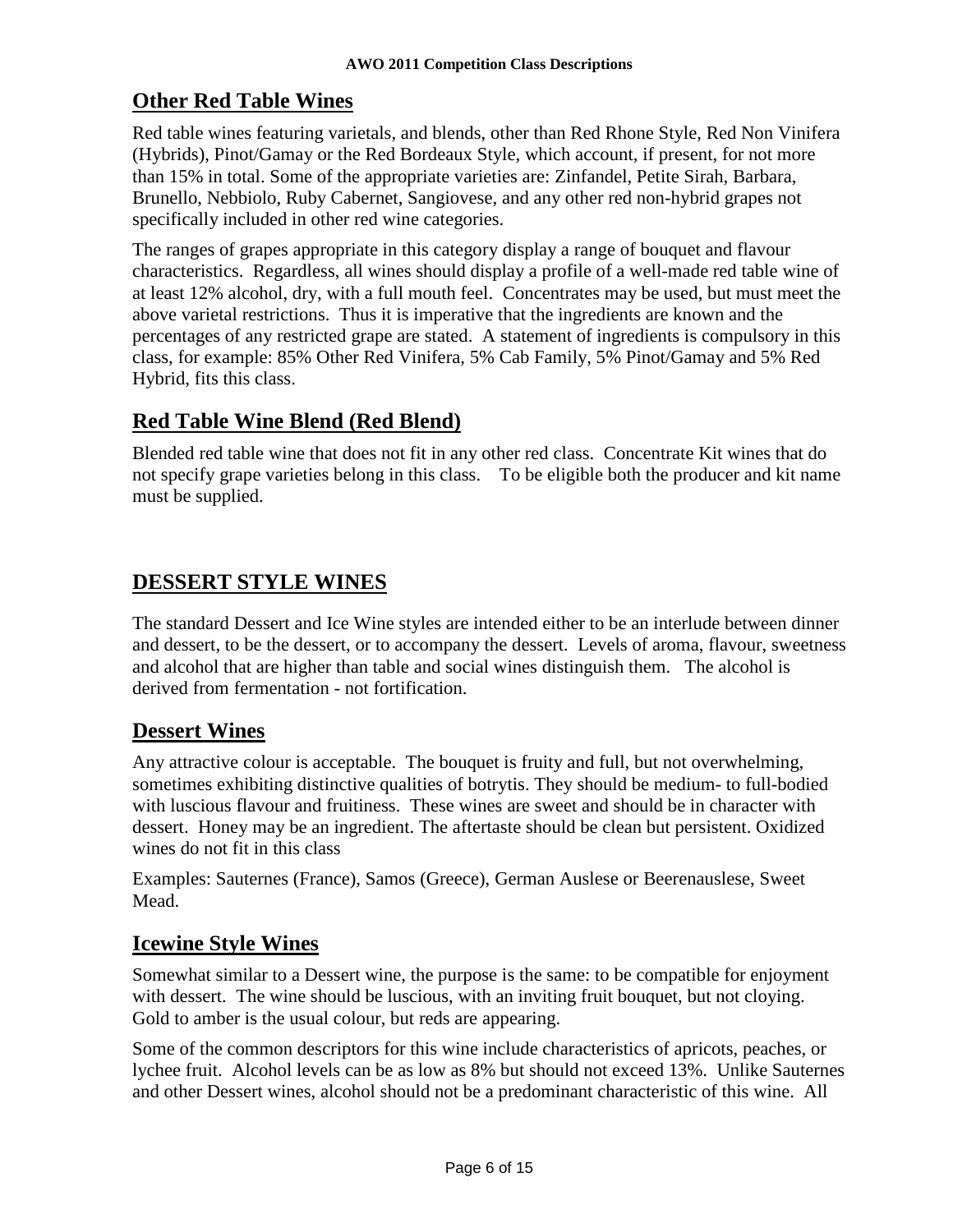alcohol must be achieved through fermentation; fortification with any sort of alcohol is not permissible.

Production is not limited to grapes frozen-in-the-field. The freeze fractioning of regular grape wine juice is generally a more accessible source for initiating the production of this type of wine. The amateur winemaker's chances of success are increased however, when attempting the freeze fractioning method, by starting with a "late harvest" grape juice. This may also enhance the probability of attaining some characteristics of Botrytis Cinerea. Starting levels should be at least 32 degrees Brix and probably would not be higher than 48 degrees Brix.

# **OTHER STILL WINES**

### **After Dinner Wines**

These wines are to be drunk in place of liqueur, or with nuts and cheese after dessert. All appealing colours are acceptable. After dinner wines are heavy-bodied, and have an intensity of flavour and sweetness. They are usually fortified to a high alcohol level, typically 18% to 20%, but not so alcoholic that it masks the fruit and complexity. The bouquet is rich, full and sweet and there should be a clean and lingering aftertaste. Honey may be an ingredient. Examples include Fine Old Malmsey (Madeira), Late Bottled Vintage Port (Portugal), and Cream Sherry (Spain).

#### **Social Wines**

These are non-sparkling wines of any colour, body or alcoholic content which, because of their character, would not more properly fit into any other classification. The general character of the wine should be drunk alone rather than in the accompaniment of food. The sweetness level should be above table wines and below dessert wines. Small quantities of flavourings may be added to these wines to create unique combinations of fruit, spice or sweetness on the nose and/or the palate. Honey may be included as an ingredient. All additives must be specifically listed.

#### **Country Wines (Note that there are now 2 classes. You can enter both classes)**

#### **NEW Country Wine Class descriptions**

A country wine is any wine made from at least 95% non-grape ingredients. The Country Wine Classes are intended for those country wines which depend heavily on their non-grape origins for their interest and character and have been made in a functionally table or functionally social style. Still meads and melomels are appropriate for this class and should be entered in either class depending on sweetness. Oxidized and herbed wines are not acceptable. A wide latitude of colour is permissible but the colour must be attractive. The wine should be still, however, where appropriate, a slight touch of spritz is permissible. The bouquet and flavour must be inviting. Alcohol must be in balance with the character of the wine.

Competitors will be required to list the juice varieties and to quantify basic aspects of their eligible entry in the Country Wine Classes, including: approximate alcohol content, approximate sweetness, and any intentional hint of bitterness.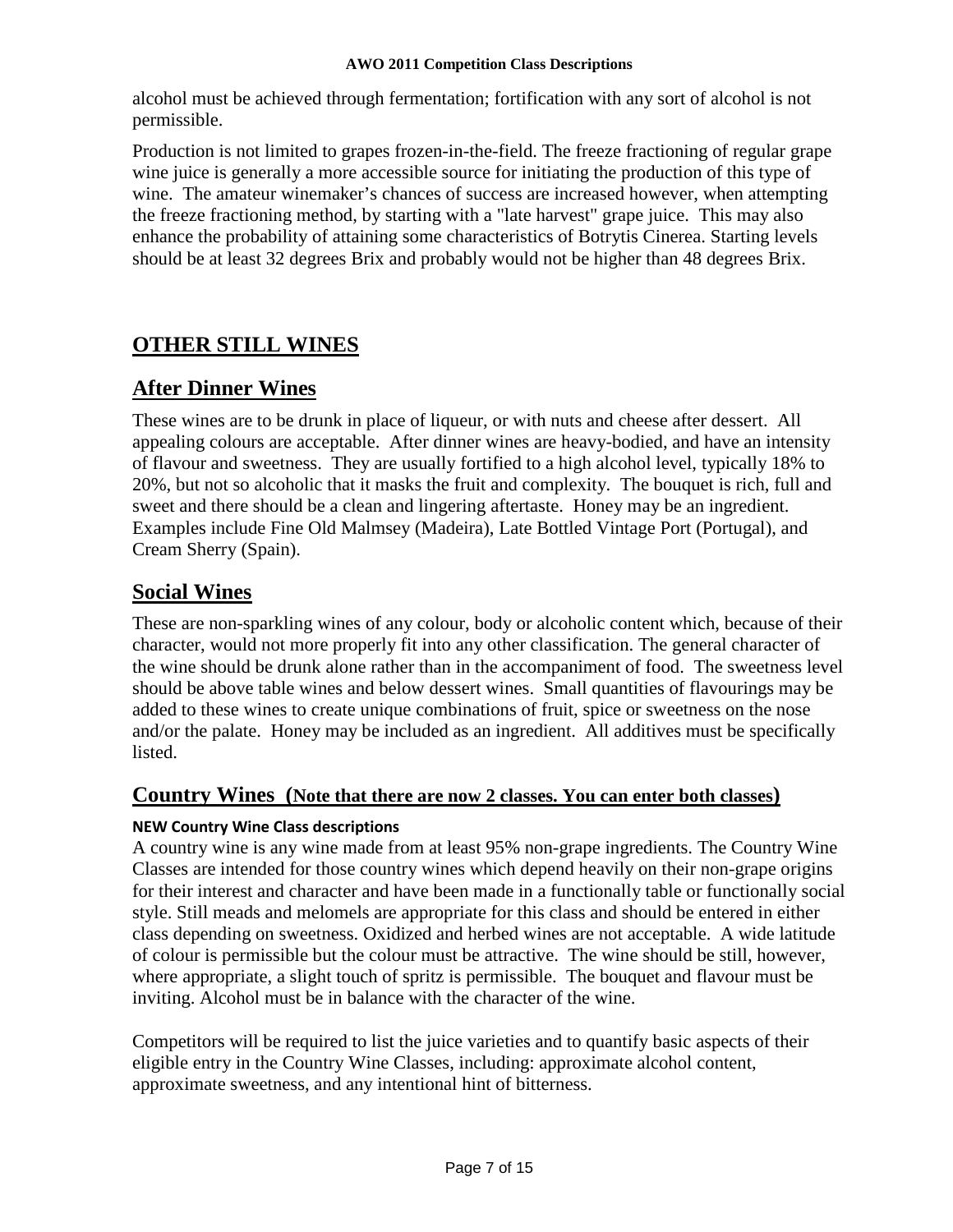**NEW - COUNTRY TABLE WINE** - Any dry to medium dry (0-3% Residual Sugar) country wine intended as table wine. Balance is of great importance in determining a successful wine. Flavour may range from very delicate to very intense. A touch of "spritz" is acceptable, especially in lower alcohol or lighter flavoured wines.

**NEW COUNTRY SOCIAL WINE** -Any country wine intended to be appreciated on its own, rather than to accompany food. Country Social Wines are medium dry to medium sweet (3-8% Residual Sugar) and are not sweet enough to be dessert wines. The Country Social Wine class is intended primarily for wines which are outside the parameters of Class 61 (Social wines) because of their fruit characteristics and often, sweetness. Country Social Wines typically have one or more dramatic "peaks" in their profile - an immediately recognizable intensity of fruit aroma and/or flavour, or noticeable acidity and freshness, or a hint of bitterness, or a higher alcohol level through fermentation than is suitable for Class 61 (Social wine). Astringency and/or bitterness and/or high acidity are not faults in themselves but must have been balanced by appropriate sweetness and/or flavour intensity and/or mouthfeel. A touch of spritz is acceptable, especially in lower alcohol or less intensely flavoured wines.

# **SPARKLING WINES, CIDER AND PERRY**

#### **Sparkling Wines**

These wines may be made from any ingredients and should be an attractive colour. A medium body is preferred. Clarity is important. In contrast to the beer classes, wines may not be presented on lees. The wine should maintain its character and effervescence for at least 30 minutes. Smaller bubbles are preferable. Mousse is highly desirable. The sparkle or effervescence will be judged by mouth feel.

For the purpose of judging, the sparkling wine class will be divided into two styles: Fruity, refreshing, crisp sparkling wines and Tertiary bottle characteristics usually resulting from secondary fermentation on the lees

**Fruity Style:** Bouquet can be fruity to fresh with moderate complexity. Dry to sweet wines are acceptable, but a clean finish is essential. Sweet wines should not cloy. Aromas include orange blossom, grapefruit, lemon, berry, apricot, peach, apple, melon, Muscat etc. Balance should be crisp, refreshing, fruity and racy.

**Tertiary Style:** Bouquet is acquired from many years aging on the second fermentation lees. Creamy, toasty, yeasty (bread dough), mushrooms, and vanilla may be evident. Oak, if used, should not be overdone. Ideally, on the palate the wine should be smooth and fresh with the acid somewhat prominent (brut) but not excessive, and with aromatic length matching the nose. Term used for permitted sugar is Brut and is rated at 1.5% to 2.0%.

**Bottles:** For safety reasons wines submitted in the sparkling class in a container other than a full strength, champagne-type bottle intended for wines of five to six atmospheres pressure (75-90 psi) will be disqualified. Beware of submitting wines in bottles that bear a passing resemblance to regular champagne bottles, are somewhat reinforced for less than fully pressurized wines, but are not full-strength. They will be disqualified. For the same reason excessively primed wines will also be disqualified. Under-primed wines will be marked down but not disqualified.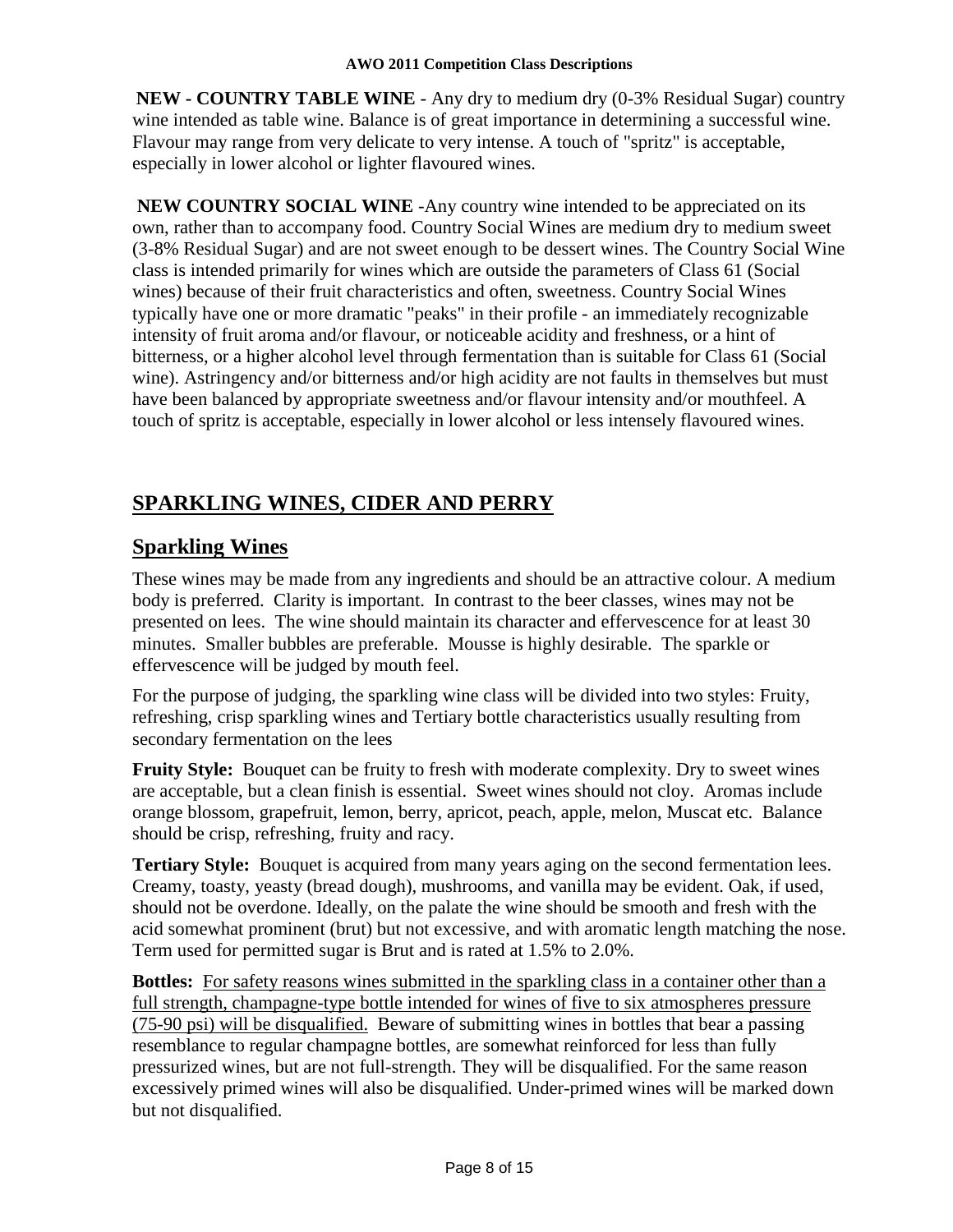#### **Sparkling Cider and Perry:**

Defined as an apple-based or pear based sparkling beverage between 5% and 8% alcohol.

**Sparkle:** must be controlled and last for at least 20 minutes. Preference is given to very fine champagne-like bubbles trailing from the bottom of the glass. You should be able to pour 80% of a wine glass without foaming over.

**Colour:** ranges from almost neutral to golden but not brown.

**Sparging:** The product may be presented on the priming yeast but must pour clear to within one inch of the bottom of the bottle or tin. The Canadian competition prefers sparged bottles but this is not required.

**Bottles:** Returnable beer bottles (glass), plastic screw caps or tins or sparkling wine bottles are required for safety reasons.

**Taste & balance:** The product must have the balance of sugar, acid and taste expected in a champagne or sparkling wine. There must be no oxidation or characteristic harshness often found in apples. Sweetness is optional but must be in balance. Although alcohol content cannot be measured at the time of judging, any evidence of it in the nose or taste is a fault. Many concentrates and juice combinations create a neutral tasting cider. This taste is not a fault but a cider with a distinct apple characteristic is preferred in this class.

# **BEERS**

Beer entries will be judged according to both technical merit and adherence to style definitions. The AWO has adopted the current beer style definitions used by the Amateur Winemakers of Canada, which are based on the Beer Judge Certification Program (BJCP) style guidelines. [http://www.bjcp.org/index.php.](http://www.bjcp.org/index.php)

It is up to the entrant to decide in which beer style their entry should be judged. Beer entries that do not include a declared style on the entry form will be disqualified.

#### **Light Lager and Hybrid Beers:**

This class groups styles with the clean malt flavour of Pilsner and other very lightly kilned malts. Some styles call for adjuncts such as corn or rice to reduce the maltiness. Hopping in most styles will be low to moderate, with the stronger hopped styles balanced by residual maltiness. Typical colour will be straw to golden.

BJCP styles included in this class are:

- 1A. Light American Lager
- 1B. Standard American Lager
- 1C. Premium American Lager
- 1D. Munich Helles
- 1E. Dortmunder Export
- 2A. German Pilsner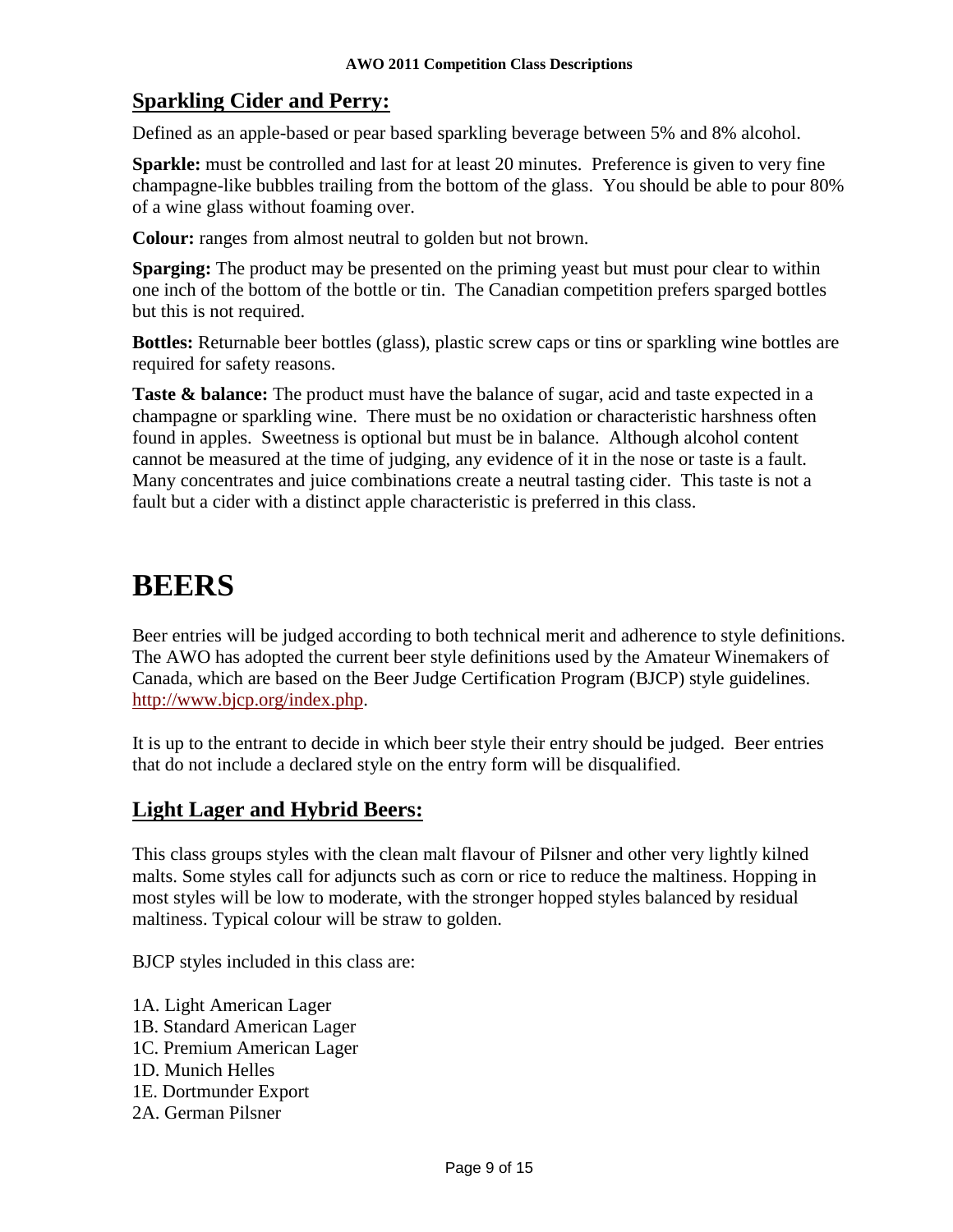2B. Bohemian Pilsner 2C. Classic American Pilsner 6A. Cream Ale 6B. Blonde Ale 6C. Koelsch 6D. American Wheat or Rye Beer

#### **Hop-Focused Beers:**

This class groups styles with a toasty malt character, often with nutty or biscuity flavours from the use of more highly kilned base malts such as Pale Ale, Vienna and Munich malts. The beers will generally have a more noticeable caramel character from increased use of caramel/crystal malts. The unifying element to this class will be a noticeable hop presence, even in the maltier styles. Hop bitterness and character can be moderate to extreme. Typical colour will be amber to copper, although some styles can expand the range from golden through brown.

BJCP styles included in this class are:

7A. Northern German Altbier 7B. California Common Beer 7C. Dusseldorf Altbier 8A. Standard/Ordinary Bitter 8B. Special/Best/Premium Bitter 8C. Extra Special/Strong Bitter 10A. American Pale Ale 10B. American Amber Ale 10C. American Brown Ale 14A. English IPA 14B. American IPA 14C. Imperial IPA 19A. Old Ale 19B. English Barleywine 19C. American Barleywine

#### **Malt-Focused Beers:**

This class groups styles with noticeable malt sweetness, often with toffee notes, from higher finishing gravities and darker caramel malts or kettle caramelization. A light roasted character, similar to chocolate, will also be acceptable in some styles. Hop influence will generally take a back seat to the malts, and never dominate. Typical colour will be copper to dark brown, although some styles can expand the range from amber to black.

BJCP styles included in this class are:

3A. Vienna Lager 3B. Oktoberfest/Maerzen 4A. Dark American Lager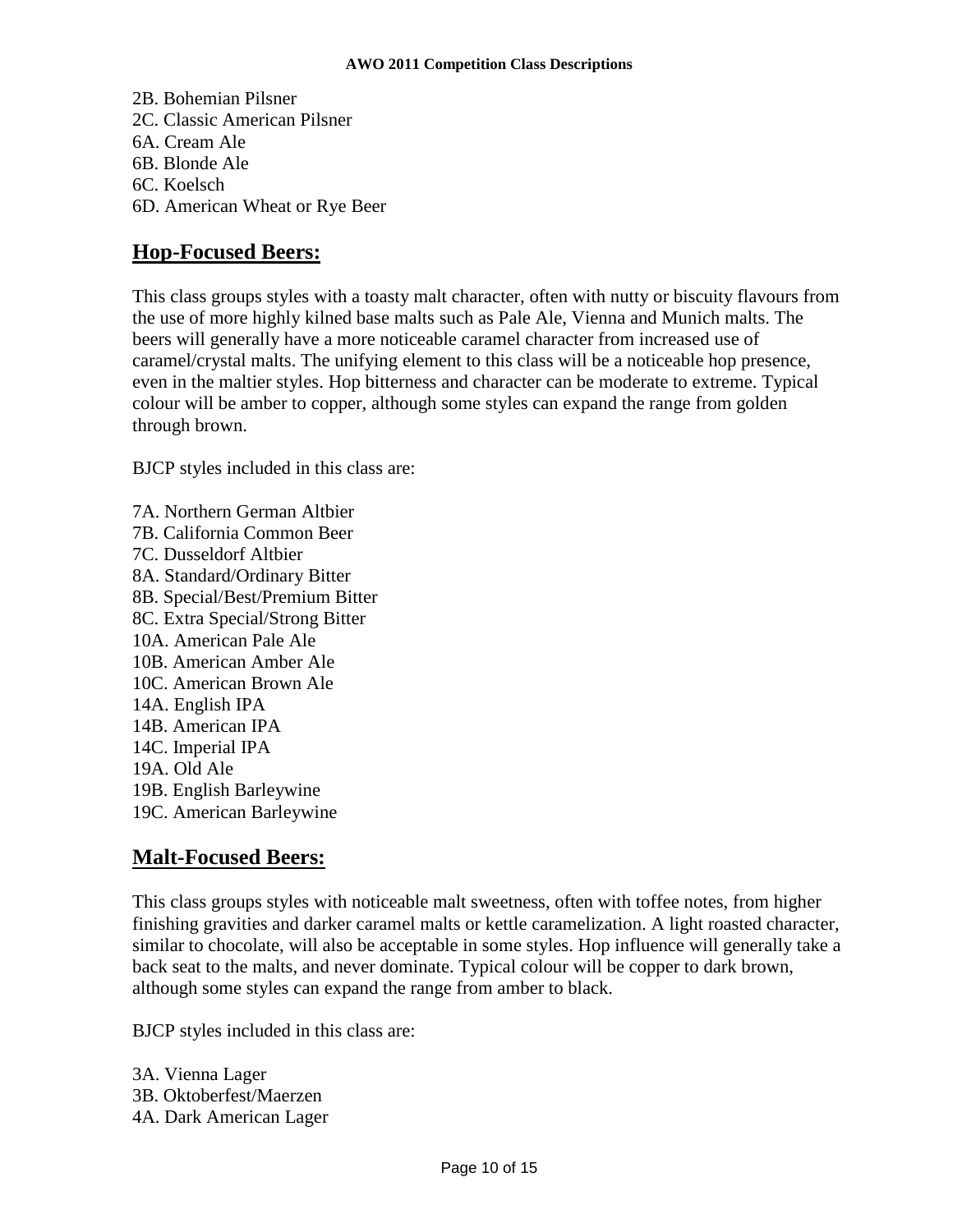4B. Munich Dunkel 4C. Schwarzbier (Black Beer) 5A. Maibock/Helles Bock 5B. Traditional Bock 5C. Doppelbock 5D. Eisbock 9A. Scottish Light 60/- 9B. Scottish Heavy 70/- 9C. Scottish Export 80/- 9D. Irish Red Ale 9E. Strong Scotch Ale 11A. Mild 11B. Southern English Brown Ale 11C. Northern English Brown Ale

#### **Roasted and Smoked Beers:**

This class groups all beer styles with a moderate to strong roasted grain character. Chocolate, coffee and even some acrid burnt flavours are appropriate. Beers made with smoked grains are also included in this class, although they should probably be judged separately, after the roasted styles, because of their potentially strong and pervasive smokiness. Colour will be very dark brown through opaque black in the roasted styles. Smoked beer colours will vary depending on base beer style chosen.

BJCP styles included in this class are:

12A. Brown Porter 12B. Robust Porter 12C. Baltic Porter 13A. Dry Stout 13B. Sweet Stout 13C. Oatmeal Stout 13D. Foreign Extra Stout 13E. American Stout 13F. Russian Imperial Stout 22A. Classic Rauchbier 22B. Other Smoked Beer

#### **Belgian and Wheat Beers:**

This class groups beer styles whose distinctive appearance, flavours and aromas make them seem out of place in the other classes. Styles with a high proportion of wheat will usually have a very hazy appearance. Unusual yeast or bacteria derived characteristics play a prominent role in these beers. Banana, bubble-gum, dried fruit or citrus flavours, clove and pepper phenols, mustiness, Brett (barnyard), sourness, spiciness (from yeast or spice additions) can all appear in these styles. Generally, these unusual characteristics will play a light to moderate supporting role to the more usual malt and hop character. Judges handling this class should probably not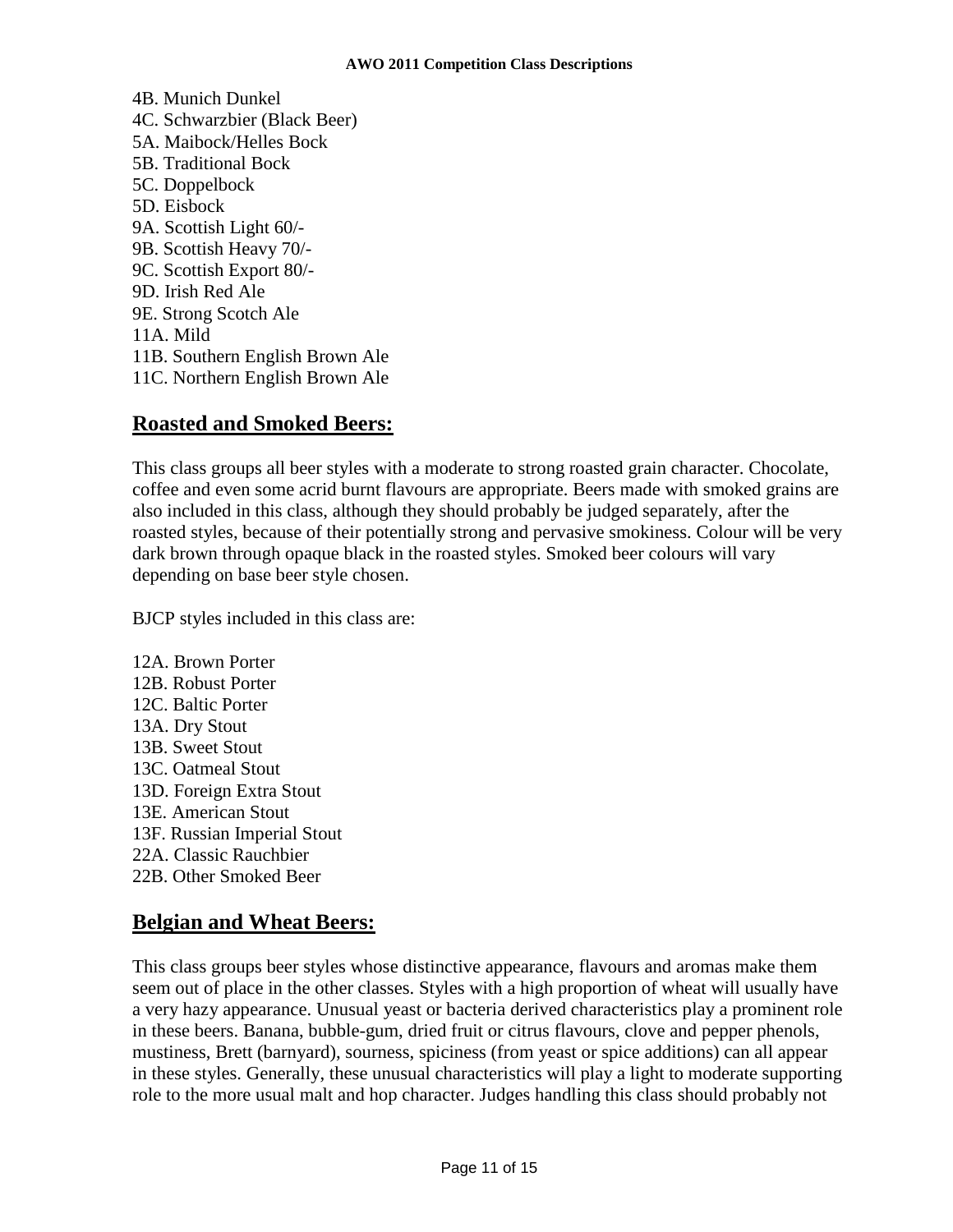have to do any other classes if there are more than a few entries. Even well made examples of these styles can be a test of judging stamina.

BJCP styles included in this class are:

15A. Weizen/Weissbier 15B. Dunkleweizen 15C. Weizenbock 15D. Roggenbier (German Rye Beer) 16A. Witbier 16B. Belgian Pale Ale 16C. Saison 16D. Biere de Garde 16E. Belgian Specialty Ale 17A. Berliner Weisse 17B. Flanders Red Ale 17C. Flanders Brown Ale/Oud Bruin 17D. Straight (unblended) Lambic 17E. Gueuze 18A. Belgian Blond Ale 18B. Belgian Dubbel 18C. Belgian Tripel 18D. Belgian Golden Strong Ale 18E. Belgian Dark Strong Ale

Adapted from the AWC Handbook [\(www.littlefatwino.com/awc.html\)](http://www.littlefatwino.com/awc.html) November 2007.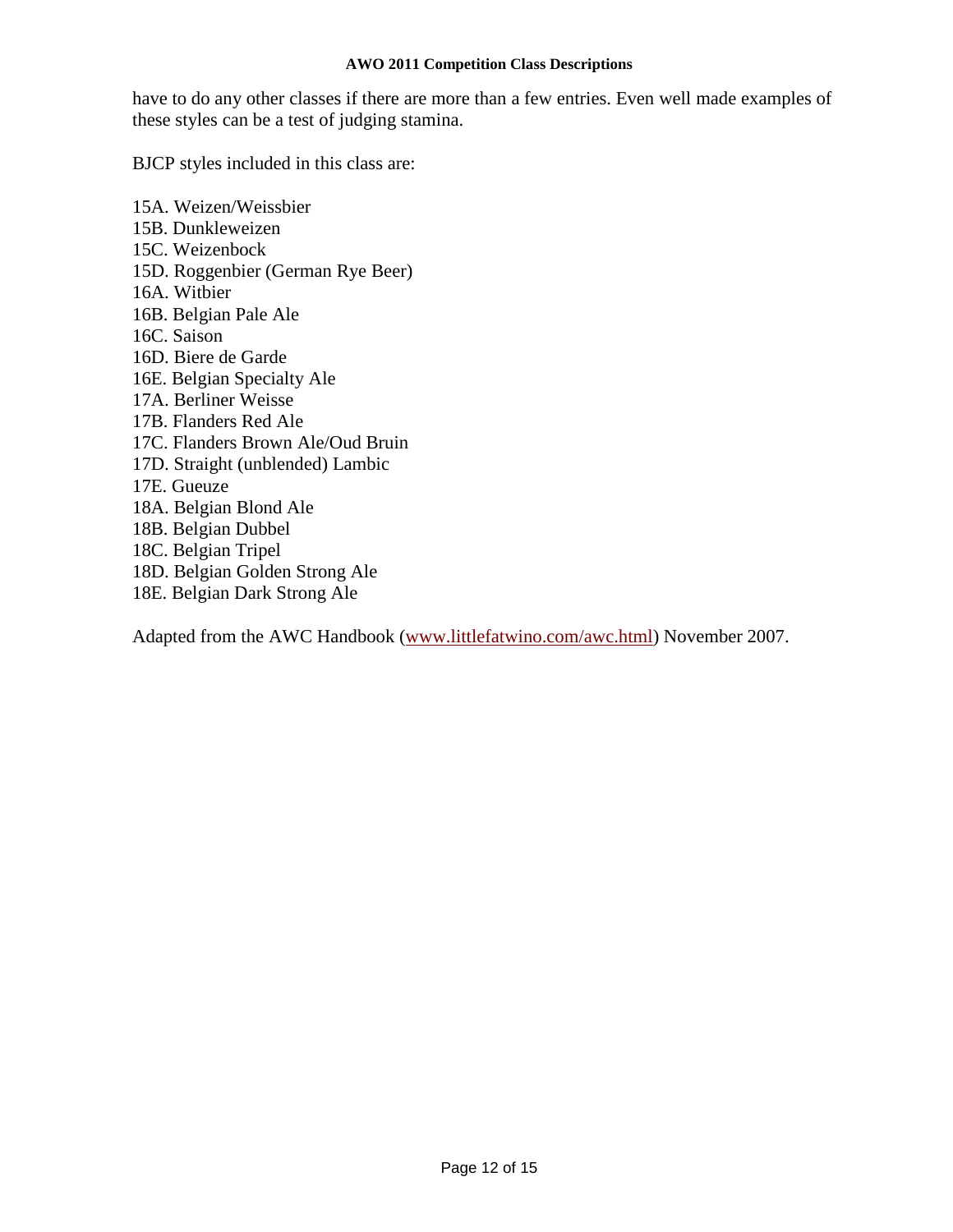# **TROPHY AWARDS**

There are four Trophy Award categories within the AWO competition:

- White Wine from a100% Commercial Concentrate Kit;
- Red Wine from a100% Commercial Concentrate Kit;
- White Table Wine from 100% Ontario grapes or juice;
- Red Table Wine from 100% Ontario grapes or juice.

Trophies are awarded to the top score in each category. Trophy Awards do not receive additional individual points toward Grand Champion Winemaker or toward the Club Championship.

The table wines considered in these 4 awards are judged based on the appropriate table wine classes described earlier in this document, such as Chardonnay, Red Hybrids, etc. Failure to fully document and confirm the additional information regarding ingredients necessary to compete in the various trophy awards will lead to disqualification from the trophy awards.

There is no requirement to submit a separate entry for consideration or judging within the trophy awards. Wines that are eligible will be selected and awarded based on the highest score achieved in the appropriate table wine classes.

#### **Best White Concentrate Kit**

#### **Best Red Concentrate Kit**

The wines entered for consideration in these two AWO trophy awards must be made from 100% commercial concentrate kits. Entrants are required to confirm that the wine being entered meets the requirements for the Best White or Red Concentrate Kit. Only the use of ingredients provided in the concentrate wine kit to be used in the making of the wine is permitted. Additions or use of fresh grapes, skins or other fruits are not allowed within this trophy award. Confirm with your supplier the grapes included and other methods used to produce the resulting wine. Failure to identify the kit used, or to confirm you have made it using only the kit ingredients will lead to disqualification from this concentrate kit trophy award.

Wines competing for these awards should aim for the standards of quality for Red and White Table Wines as set out in the appropriate class descriptions above. The wines will only be judged as part of an existing class and medal quality finishers will only receive medals and certificates within the appropriate class.

The best white and best red concentrate kit table wines will be awarded based on the highest score awarded to a kit wine from within the appropriate classes. There is no requirement to submit a separate entry for consideration in this trophy award competition.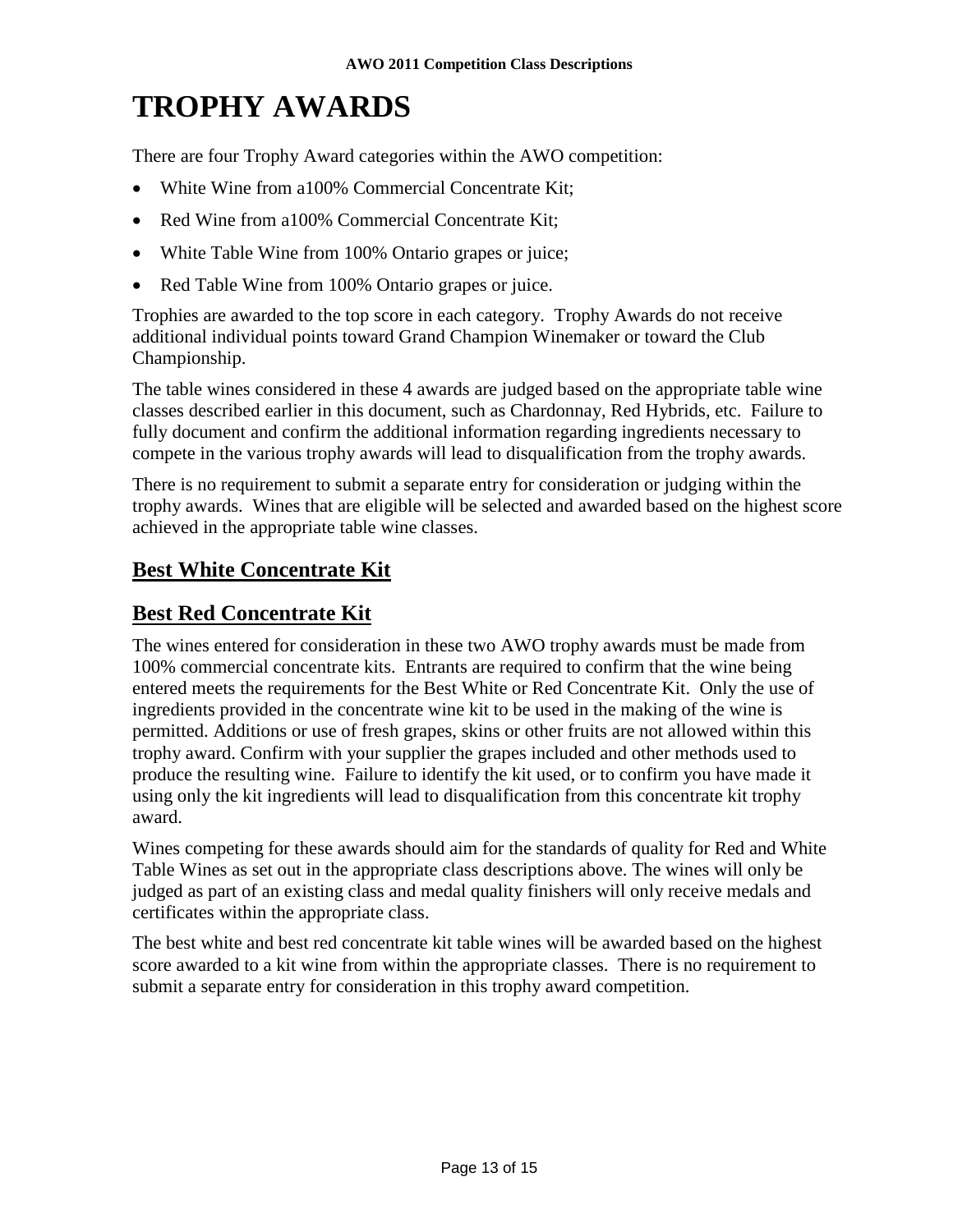#### **Best Ontario Red Table Wine**

#### **Best Ontario White Table Wine**

These are two trophies awarded by the AWO to the best red and white table wines made from 100 percent Ontario-grown grapes. Wines entered in these classes should aim for the standards of quality for Red and White Table Wines as described in this set of class descriptions. The wine must be made from Vinifera or Non Vinifera (Hybrid) grapes grown in Ontario - or blends thereof; no other ingredients are allowed.

#### **POINT TROPHIES**

Additional awards are presented annually for the following achievements based on the judging and on point accumulations.

**Best White Wine in Show Best Red Wine in Show Best Brew in Show** 

**Grand Champion Winemaker Grand Champion Brewer Grand Champion Cidermaker** 

**Grand Champion Club** 

# **AWO PROVINCIAL AMATEUR COMPETITION**

#### **Eligibility**

- 1. An AWO club is in 'good standing' for competition purposes if their annual dues are paid before January 1 of the competition year.
- 2. Each AWO member Club may enter one (1) bottle in each of the point and trophy classes.
- 3. If the Club competition is aided by the AWO authorized Wine Judges of Canada and the judge(s) rate more than one (1) entry a GOLD or SILVER in a class, the judge(s) may authorize all the entries awarded GOLD or SILVER, as long as each entry is made by a different member of the AWO Club.
- 4. An AWO Club member may submit one BRONZE entry, as long as they were not awarded a GOLD or SILVER by the AWO authorized Wine Judges of Canada for any of their entries in the Club competition.
- 5. The Registrations forms and the bottle labels must show the same information. No bottle substitutions are allowed without the specific authorization of the Chief Steward.
- 6. If an individual is a member of more than one club, that individual may only enter through the one primary club.
- 7. If an individual is a member of a club AND holds an AGCO provincial license to manufacture, or is a professional winemaker, or is a professional brewer, entries from that